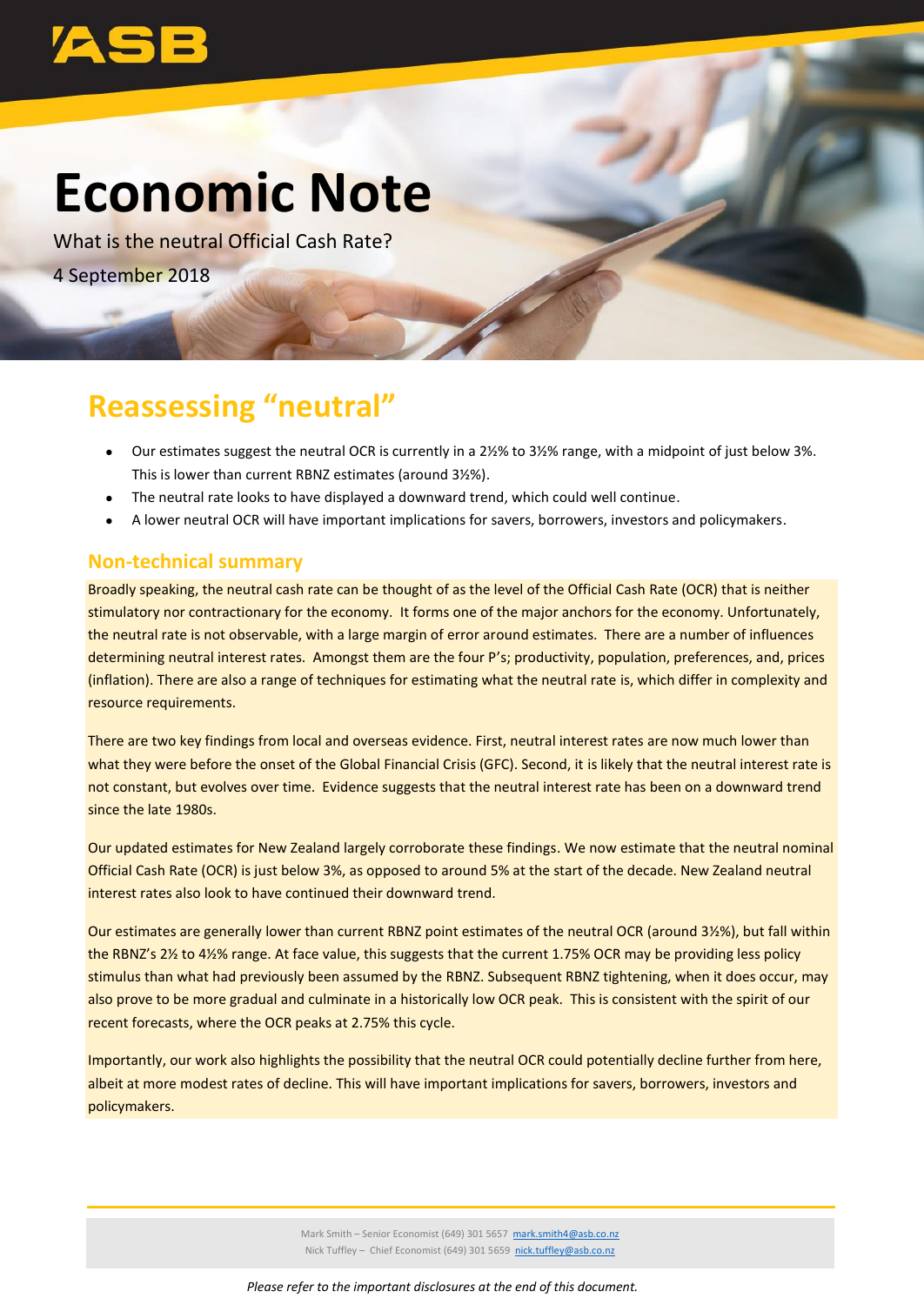$\overline{a}$ 

## **Implications posed by a lower neutral OCR**

Our new estimates suggest the neutral OCR is currently in a 2½% to 3½% range, and could well head lower from here in the next few years. Structurally lower interest rates will have widespread implications:

Borrowers – All else equal, improved serviceability will support asset prices at the margin. This does not mean that asset prices should necessarily be higher than they are at present. The outright level of the asset relative to underlying fundamentals – incomes and income expectations and serviceability – matters. Borrowers also need to be mindful that a low inflation environment means that it will take longer for debt levels to erode in inflation-adjusted terms.

Investors –A lower real interest rate, all else equal, will help facilitate more demand for capital and potentially more substitution (where possible) of labour for capital. More capacity-enhancing investment is a key pre-requisite for prolonging the current economic expansion. Arguably, capacity constraints are currently weighing on the expansion, and ou[r work](http://www.asb.co.nz/content/dam/asb/documents/reports/economic-note/Productivity%20-%20Apr%202018.pdf) previously highlighted weak business investment post the GFC as being a primary contributor to the slowdown in NZ trend [productivity growth.](http://www.asb.co.nz/content/dam/asb/documents/reports/economic-note/Productivity%20-%20Apr%202018.pdf)

Savers – The return to a 5%+ bank deposit rate looks some way off. Low inflation makes saving go that much further and savers should focus on inflation-adjusted returns. Savers seeking higher deposit rates will also need to recognise the potential trade-off between risk and return. There may be the temptation to chase higher yields on offer from less secure investments, but the meltdown in NZ finance companies around the time of the GFC illustrated this is not without some risk.

For hedging risk - A lower neutral rate does not necessarily mean that interest rates will not eventually increase. Indeed our latest [forecasts](http://www.asb.co.nz/content/dam/asb/documents/reports/quarterly-economic-forecasts/quarterly_economic_forecasts_aug_2018.pdf) have both the OCR and wholesale interest rates moving up, albeit gradually. There is still value to be had in hedging given that it helps to mitigate risk and can assist in controlling costs.

Policymakers – Structurally lower neutral interest rates suggest that the OCR at current levels is unlikely to be as stimulatory as was historically the case. A lower neutral rate may also mean that the extent of eventual RBNZ tightening needed to contain inflationary pressure will also be milder than past episodes. If the decline in the neutral interest rate is linked to lower potential rates for economic growth then there are broader implications for fiscal settings and wider government policies.

## **Recap: What is the neutral interest rate?**

Broadly speaking, the neutral cash rate can be thought of as the level of the Official Cash Rate (OCR) that is neither stimulatory nor contractionary for the economy. **In an idealised world, when the OCR is at neutral, growth should be about trend, the output gap<sup>1</sup> zero and inflation stable at its targeted rate.**

Knowing what the neutral rate is helps to identify whether current interest rates are providing stimulus or are having a braking effect on economic activity. It may also provide some insight on future interest rates movements over the longer term. As the accompanying chart shows, various NZ interest rates tend to fluctuate over economic cycles but have been on a downward trend since the mid 1980's.

In practice it is real (i.e. inflation-adjusted) interest rates that matter for the effect monetary policy has on inflation so a neutral real interest rate (NRIR) is most often used.

The real neutral interest rate forms one of the anchors in the economy, being the interest rate that would hold when variables are at their steady-state growth rates, and the economy is in equilibrium. The level of the neutral interest rate and its future direction will have important implications for borrowers, investors and policymakers.

 $^1$  Gap between actual and potential output (expressed as a portion of potential output).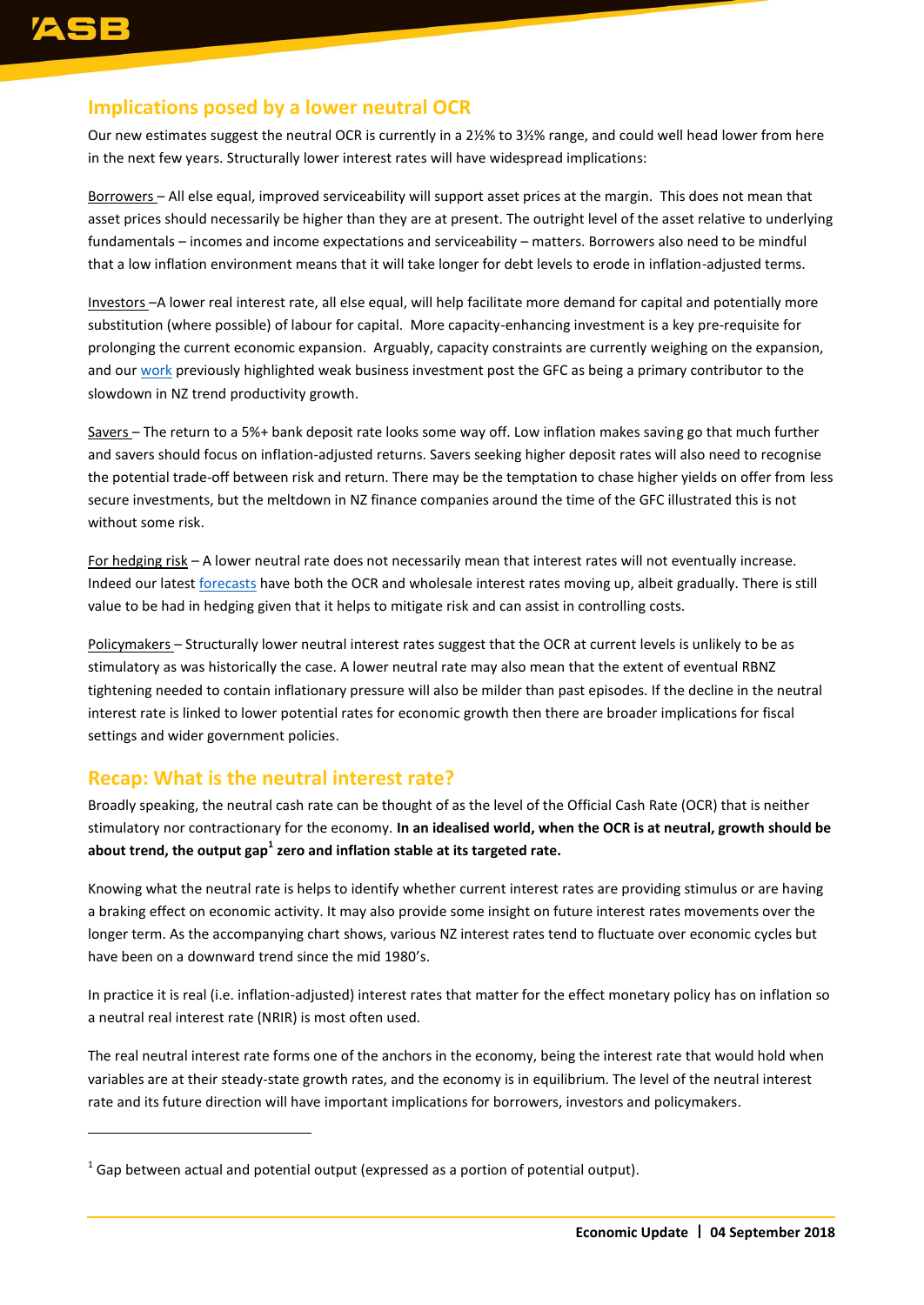$\overline{a}$ 

There is no single definition for what the neutral interest rate is. **Neutral interest rates are unobservable and difficult to precisely estimate so are best thought of as providing a useful conceptual framework for borrowers, investors and policymakers**. Given the shocks that hit the economy and the lags at which monetary policy impacts economic activity and inflation, estimating the neutral rate is difficult and there can be a wide margin of errors around such estimates.

#### **What are some of the influences?**

#### **Economic theory suggests the following are likely to influence the neutral interest rate:**



- Productivity (positive relation with neutral interest rates). The higher the growth rate the higher the return on capital and the real interest rate. Conversely, a sustained fall in the pace of productivity growth will lower returns to investment, making it less desirable to invest. If the desire to invest falls relative to the desire to save, a lower neutral interest rate will be required to reconcile savings and investment plans.
- Population (+). Higher population growth implied more investment is needed to maintain the labour to capital ratio. Higher interest rates are required to attract the necessary funding for investment. Lower population growth means less investment is needed to provide the necessary capital stock to employ the average labour force. As investment falls, a lower neutral interest rate – the one that equalises the supply of and demand for funds – will be required.
- Demographics (-). Typically saving rates tend to rise towards the end of working cohorts' working life in preparation for retirement. An ageing population structure would tend to result in a lower neutral interest rate given the excess of saving over investment. According to Bank of England [research,](http://www.bankofengland.co.uk/-/media/boe/files/working-paper/2017/demographic-trends-and-the-real-interest-rate.pdf) productivity levels in the working age population do not peak until about age 50 but decline sharply after that.
- Risk Aversion (-). Changes in risk aversion can impact the demand for precautionary savings, impacting outright interest rate yields and the shape of the yield curve. The global financial crisis (GFC) has likely raised risk aversion and reduced neutral interest rates.
- Preferences (+). A higher rate of time preference (spend now, borrow later) tends to result in higher neutral interest rates.
- Indebtedness (-). The higher its indebtedness the greater the interest-rate sensitivity of the economy to increases in interest rates.

There are other influences that would also be relevant for NZ, including:

Structural changes in funding costs (-). Persistently higher costs of funding will mean that a certain level of the policy interest rate may not provide as much stimulus. In NZ the wedge between the OCR and actual interest rate being charged by borrowers has widened since the GFC, with banks placing more reliance on more stable (but more costly) sources of funding<sup>2</sup>.

 $^2$  The margin between floating mortgage interest rates and the OCR has widened from about 150bps pre-GFC to around 300bps post GFC (see chart). Spreads on 2-year mortgages have widened from around 100bps to around 200bps. Similarly deposit rates have risen relative to the OCR. Three month NZD bank bill spreads to overnight index swap (OIS) rates ticked up at the start of the year but have subsequently eased and are currently below historical average as are USD spreads. AUD spreads, however, remain about 20bps above historical averages.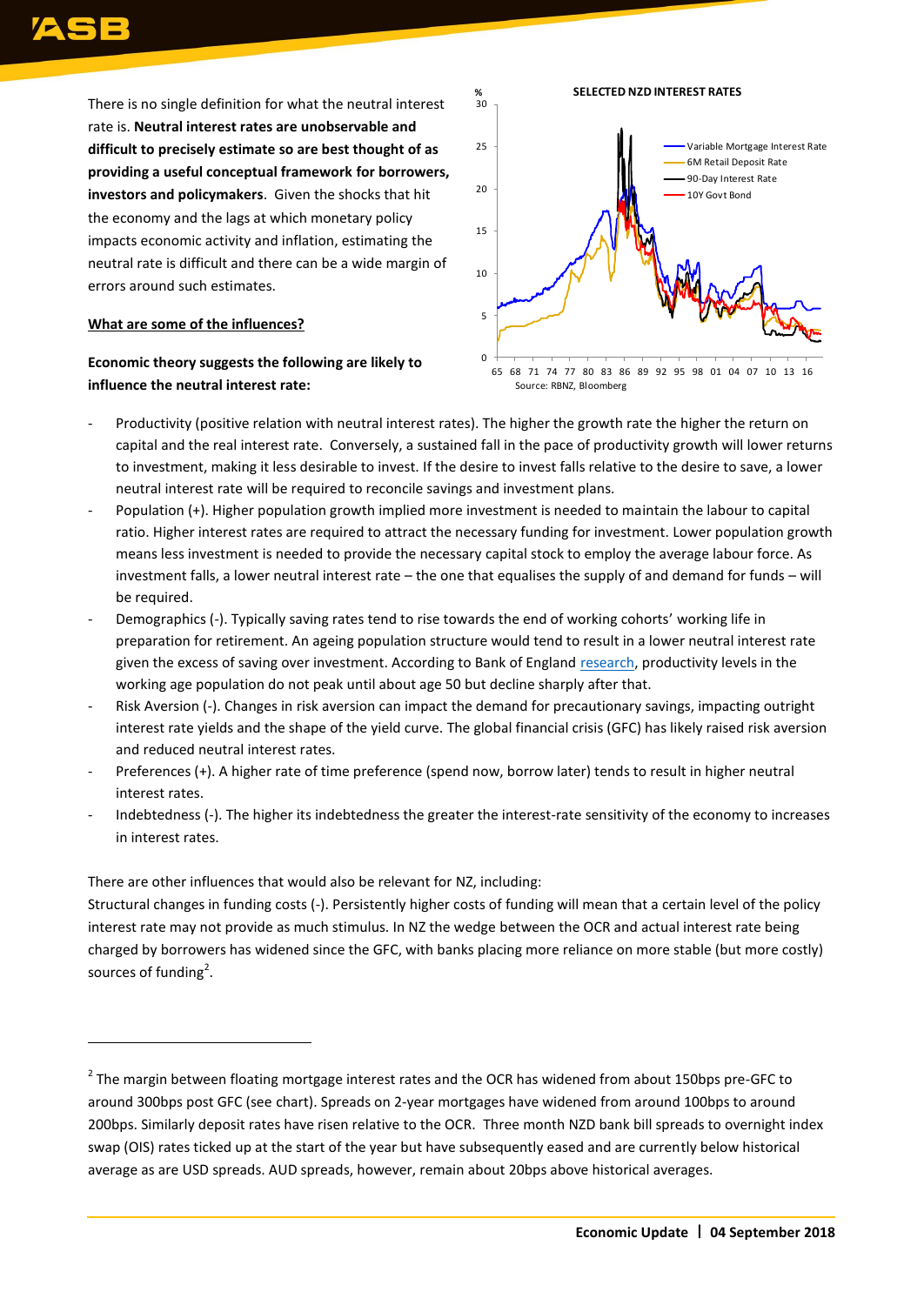- Increasing global integration (- for NZ). NZ interest rates have tended to be higher than global counterparts. Of late, however, NZ rates have moved much closer to global peers. International evidence suggests that declining neutral rates of interest are an international phenomenon and therefore stem in large part from developments common to many countries, rather than idiosyncratic national factors.
- Risk Premia (+). For countries dependent on imported savings, the greater the perceived risk it is to lend to that country, the higher the risk premia demanded by overseas creditors. New Zealand's external position - net foreign liabilities or around 55% of GDP and sub 3% of GDP annual account deficits – are not looking as dire as a decade or so ago, but some risk premia are likely attached to NZ interest rates.

## **Recent estimates of neutral interest rates**

In a cross-country study, the [San Francisco Fed](http://www.frbsf.org/economic-research/files/wp2016-11.pdf) (2016) derived historical estimates of natural rates of interest (analogous to the neutral rate) for the US, UK, Eurozone and Canada. It found that these rates had exhibited significant variation over time but had fallen over the past 25 years, reaching historically-low levels in the most recent past. The decline in the neutral rate has coincided with reduced estimates of potential growth given



Source: RBNZ, Bloomberg, ASB



population ageing and the secular stagnation in productivity growth that occurred following the 2007-08 Global Financial Crisis (GFC), which have lowered the demand for capital. This has been corroborated by a range of studies, both in New Zealand and abroad. More recent 2018 US estimates from [Laubach and Williams](http://www.frbsf.org/economic-research/.../Holston_Laubach_Williams_estimates.xls...) of the San Francisco Fed, suggest that the neutral rate has continued to fall: current estimates place the real neutral Fed funds rate at around 0.5% (2.5% nominal neutral).

|           | Point           | 10 years | Real   | <b>Real rate</b> | <b>Real rate</b> | <b>Real rate</b> |
|-----------|-----------------|----------|--------|------------------|------------------|------------------|
|           | <b>Estimate</b> | ago      | rate   | 1990             | 2007             | 2016             |
| Canada    | 3.0%            | 4.0-5.0% | 1.0%   | $3.2%$ *         | $2.5%$ *         | $1.3%$ *         |
| US        | 2.9%            | 5.0%     | 0.9%   | $3.5%$ *         | $2.3%$ *         | $0.4%$ *         |
| UK.       |                 |          | $0-1%$ | $2.9%$ *         | $2.6%$ *         | 1.5%*            |
| Australia | 3.5%            | 5.0%     | 1.0%   |                  |                  |                  |
| NZ.       | 3.5%            | 4.9%     | 1.5%   |                  |                  |                  |

#### Table 1: Neutral Rate Estimates

*Source: ASB, RBNZ, RBA, BOC, BOE, FOMC. [\\*San Francisco Federal Reserve.](http://www.frbsf.org/economic-research/files/wp2016-11.pdf)*

There are also some other contributing factors accounting for the observed trend decline in interest rates. Blackrock (2017) believes that evolving global risk aversion, magnified by the GFC, had motivated persistently higher precautionary savings, dragging down the neutral rate. Its estimates suggest that greater risk aversion and lower potential growth each account equally for the roughly 150 basis point decline in the US neutral rate since the global crisis. A similar occurrence may well have occurred in NZ. Using cross country data [Hamilton et al \(2015\)](http://www.nber.org/papers/w21476) finds that the relationship between trend GDP growth and the equilibrium real interest rate is more tenuous than generally believed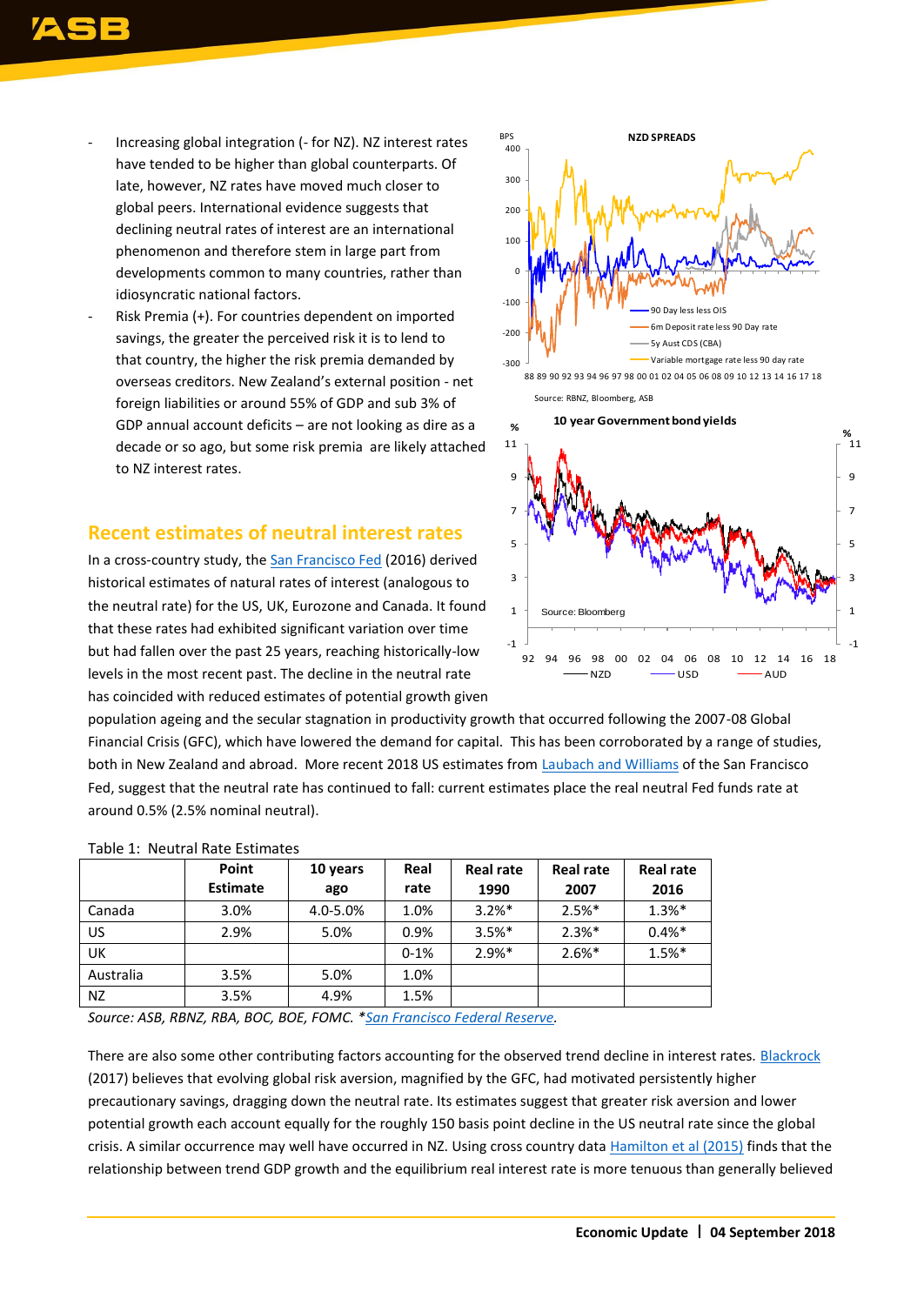and there is only mixed evidence that the secular stagnation in productivity will continue to hold down the neutral policy rate.

**Whatever the view it is clear that interest rates in New Zealand over the last few years are now lower than has historically been the case.** There has been a marked decline in both nominal and real interest rates<sup>3</sup>. Likely culprits for the lower neutral rates include the trend decline in productivity growth - ou[r note](http://www.asb.co.nz/content/dam/asb/documents/reports/economic-note/Productivity%20-%20Apr%202018.pdf) suggests that the slowdown in NZ productivity growth since the GFC had been reasonably generalised across most industries and reflected a slowing in capital accumulation in relation to strongly growing labour inputs. Increased investor risk aversion and structurally higher funding costs are also likely to have played a role.

The trend decline in New Zealand real and nominal interest rates have seen analysts, investors and policymakers adjust down their expectations of the neutral Official Cash Rate (OCR). The most recently RBNZ published estimates [\(August](http://www.rbnz.govt.nz/-/media/ReserveBank/Files/Publications/Monetary%20policy%20statements/2017/mpsaug17.pdf) 2017 MPS), shows that the neutral OCR was in a 2.5% to 4.5% range by mid-2017, with a central estimate of 3.5%. This compared to around 5½% in 2000, and just under 5% over 2008/09. Other RBBZ [estimates](http://www.rbnz.govt.nz/-/media/ReserveBank/Files/Publications/Analytical%20notes/2013/an2013-07.pdf) suggest that the neutral real short-term interest rates in NZ have been declining since at least the early 1990's.

## **What do our estimates suggest for the neutral OCR in NZ?**



#### **2010 approach**

 $\overline{a}$ 

Using data from the NZ, Australia and the US, our 2010 [note](https://reports.asb.co.nz/tp/download/239034/.../Neutral-OCR_Mar10.pdf) decomposed the nominal neutral interest rate into the neutral real interest rate, expected inflation and a spread between bank funding costs and the OCR.

It had made three assumptions:

- There was no strong trend in inflation, and inflation expectations were stable.
- Mean-reversion occurs in the term premium as represented in the 90-day to 10-year interest rate gap.
- There was no trend in the neutral cash rate over the period.

**Our estimates at that time suggested that the neutral nominal OCR rate was around 5%, roughly 1.25% lower than expectations before the GFC.** Structurally higher bank funding costs (up to 1.5% higher than pre-GFC levels) were the major catalyst for the reduction in estimates of the neutral OCR. At that time we also cautioned that the estimates only accounted for the likely shift in bank funding costs post the GFC and did not take into account any potential changes in appetite for borrowing or lending. It warned that given increased household caution over indebtedness, "*the 'true' level of neutral could be even lower than our estimate".*

Table 2 (below) summarises the 2010 estimates, with updated estimates which use data up to the June 2018 quarter. **The updated estimates suggest that the average real interest rate since 1992 has averaged just over 3%, a full percentage point lower than our previous estimates.** Inflation outcomes and inflation expectations have averaged

 $3$  We use a selection of data of inflation outcomes and inflation expectations to derive real interest rates.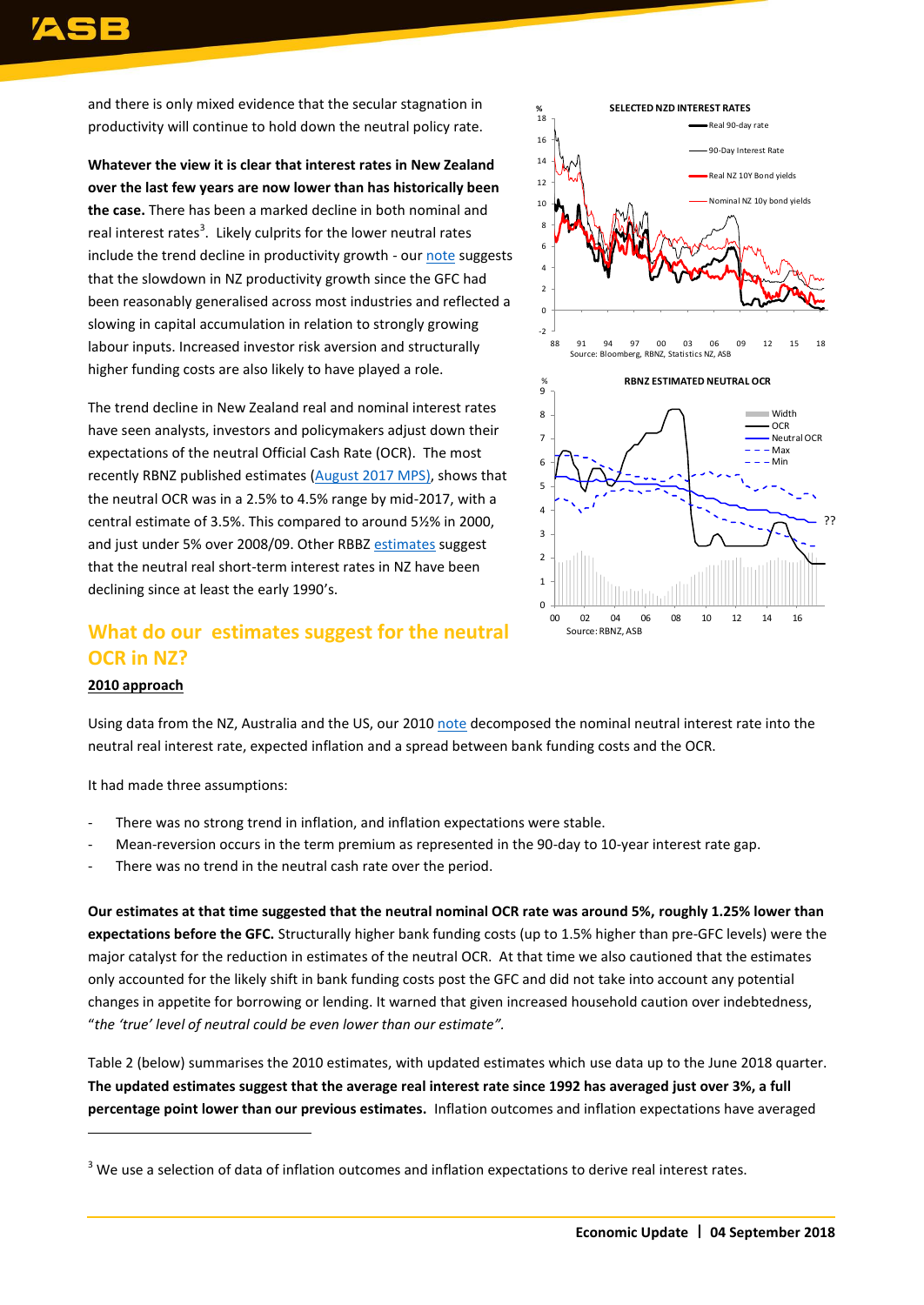around 2% since 1992, and slightly below that since the GFC. Bank funding costs have remained 130-150bp higher than 1992-2009 averages, close to ASB (2010) estimates.

|                           | <b>2010 Estimates</b><br>$(1992 - 2009)$ | <b>Current Estimates</b><br>$(1992 - )$ | <b>Current Estimates</b><br>$(2009-)$ |
|---------------------------|------------------------------------------|-----------------------------------------|---------------------------------------|
| Real Interest rate        | 4.1%                                     | 3.2%                                    | 1.3%                                  |
| <b>Inflation</b>          | 2.2%                                     | 2.0%-2.2%                               | 1.5%-2.3%                             |
| <b>Bank Funding costs</b> | $-1.2\%$ to $-1.50\%$ <sup>*</sup>       | $-1.3\%$ to $-1.50*$                    | $-1.3\%$ to $-1.50*$                  |
| Neutral nominal OCR       | Circa 5.0%                               | Circa 3.5%-4.0%                         | Circa 1.5%-2.0%                       |

#### Table 2: ASB Neutral Rate Estimates (2010 approach)

*\*post GFC period. Source: ASB, Bloomberg, Statistics NZ, RBNZ.* 

**All up, our updated estimates suggest that the neutral nominal OCR has averaged just over 3.5% since 1992**, around 1½ percentage points lower than our 2010 estimates. **Restricting the period of analysis to the post-GFC period suggests that the neutral nominal OCR has been in a 1.5%-2% zone**. These estimates are consistent with recent local and overseas estimates suggesting the neutral rate is non-stationary and has been trending downwards.

#### **New approach**

There are a range of methods used to estimate the neutral rate which range in terms of complexity and resource requirements. Rather than employing a black box approach our intention was to maintain transparency. As such, we steer clear of formal modelling techniques.

We follow the approach outlined by the [RBNZ \(2015\).](https://www.rbnz.govt.nz/-/media/ReserveBank/Files/Publications/Analytical%20notes/2015/an2015-05.pdf) To abstract from the business cycle effects, the RBNZ estimates the implied zero coupon 5-year-5-year forward government bond rate from observed NZ 10-year government bond yields. This is the five-year interest rate that is expected to prevail starting five years from now, implied by the current structure of the yield curve. It provides an estimate of the average



short-maturity government yield that is likely to prevail in the long run. We note that despite the long-run nature of this neutral rate indicator, such a measure can be volatile, as markets continually update prices. As such, a range of de-trending approaches are used, including a linear trend and [a Hodrick-Prescott Filter](http://www.eviews.com/help/helpintro.html#page/content/series-Hodrick-Prescott_Filter.html) (we add interest rate forecasts to mitigate the end-point problem from the filter).

Viewing the selected forward rates shows the downward trend has been evident since at least the early 1990s**.** The downward trend of NZD forward rates suggests that using longer-term historical averages are likely to produce estimates of the neutral OCR that will be a little on the high side. **Real and nominal rates look to have declined by an average of around 25bps per annum since then according to our estimates.** Some periods – including the period following the GFC – have seen steeper falls in the trend, while others have seen more modest declines or even modest increases (leading up until the GFC). **Of late, we have observed a modest flattening out in this downward trend, with more modest falls in the neutral OCR as interest rates approach their lower bound**. At lower interest rates, uniform movements in interest rates (say, 25bp movements) are likely to have larger economic and financial market impacts.

**By mid-2018 the trend real 5Y5Y rate was around 1¼ % as compared to around 4¼% a decade or so ago. The nominal 5Y5Y rate was around 3½ % (6¾%).** It is important to note that these estimates only partly account for higher funding costs as they are obtained from a yield curve for government bonds. Bank funding costs have continued to remain high in relation to wholesale interest rates (130-150bps higher than the pre-GFC period according to our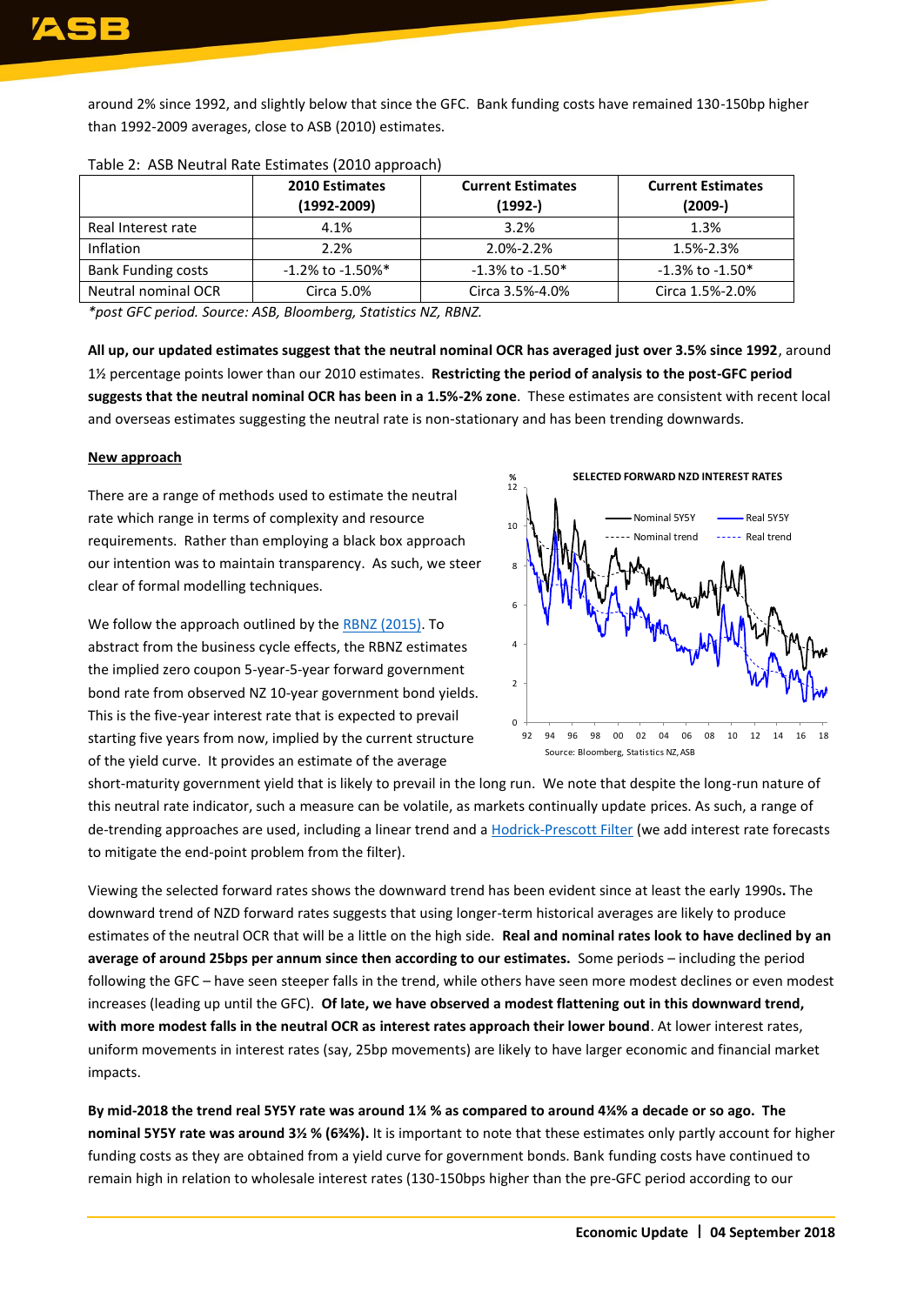estimates), suggesting a lower neutral nominal OCR, all else equal. Arguably, however, higher borrowing rates relative to the OCR have played a role in contributing to the flatness evident in the NZD yield curve and fall in 5Y5Y rates. **Assuming that around 50bps of the increase in funding costs has not been incorporated into the yield curve estimates would lower our neutral nominal OCR estimates to just below 3%, with the neutral real OCR at around 1%.** A 95% confidence interval around the neutral OCR is around 2½% to 3½%. A similar confidence interval for the real OCR would be roughly ½% to 1½%.

#### **Looking ahead**

Our estimates suggest that neutral real interest rates in NZ are non-stationary and have been trending lower over the last few years, albeit to a more modest extent than immediately post the GFC. The NZ neutral OCR could always move higher if there was a persistent narrowing in bank funding costs, global interest rates moved structurally higher (linked to improved risk sentiment), or there was a persistent upward shift in trend inflation. **While this is a possibility, we view many of the recent developments pushing down NZ interest rates as having a persistent impact.** 

**Extrapolating forward current trends (see table 3) could see the nominal OCR approach 2.50% by late 2021, with the real OCR slightly above zero. Confidence intervals around these estimates are reasonably large,** with the neutral OCR likely to be anywhere from 2% to 3% in late 2021. The chart below depicts our historical estimates (solid lines) and forecasts (dots) of the real and neutral OCR, along with historical 95% confidence intervals (dotted lines).

**Extrapolating forward current trends (see table 3) could see the nominal OCR approach 2.50% by late 2021, with the real OCR slightly above zero. Confidence intervals around these estimates are reasonably large,** with the neutral OCR likely to be anywhere from 2% to 3% in late 2021. The chart below depicts our historical estimates (solid lines) and forecasts (dots) of the real and neutral OCR, along with historical 95% confidence intervals (dotted lines).

|          | Neutral real OCR midpoint and range* | Neutral nominal OCR midpoint and range* |
|----------|--------------------------------------|-----------------------------------------|
| Mid 2018 | $0.50\%$ - 1.00% -1.50%              | 1.50% - 3.00% - 3.50%                   |
| End 2019 | $0.25\%$ - $0.75\%$ - $1.0\%$        | 2.25% - 2.75% - 3.25%                   |
| End 2021 | $0.25\%$ - 0.50% - 0.75%             | 2.00% - 2.50% - 3.00%                   |

Table 3: ASB estimates of the Neutral OCR (new approach)

*Source: ASB. \*Rounded to the closest 25bp.*

**What about beyond that?** The further ahead you look the greater the potential uncertainty and hence the larger the potential confidence intervals of such estimates. One thing we do we with a reasonable degree of certainty is population ageing. All else equal, an ageing population structure would tend to result in a lower neutral interest rate, with recent projections from **Statistics NZ** suggesting that the number of persons aged over 65 is expected to climb from 15% of the NZ resident population to over 25% by 2068. NZ is not the only one.

Moreover, the relationship between trend growth and the neutral real interest rate is not exact, but it still matters. Our forecasts assume a potential growth rate for the NZ economy of around 3% over the next few years, in line with the RBNZ's August 2018 MPS projections.



Beyond that, however, population ageing and a weaker [labour productivity outlook](http://www.asb.co.nz/content/dam/asb/documents/reports/economic-note/Productivity%20-%20Apr%202018.pdf) could well trim potential growth rates, tilting the saving and investment mix towards a lower neutral rate.